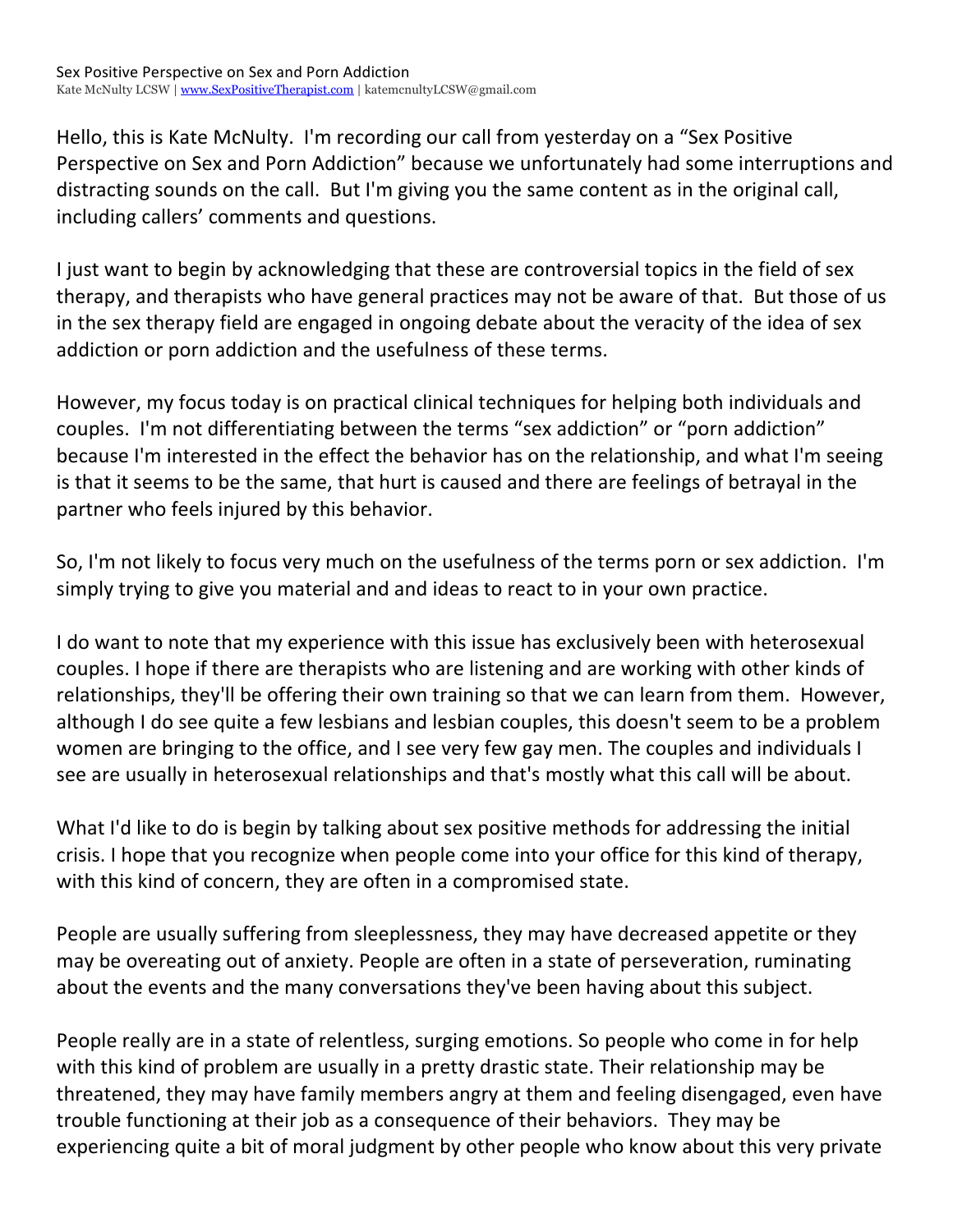Sex Positive Perspective on Sex and Porn Addiction Kate McNulty LCSW | www.SexPositiveTherapist.com | katemcnultyLCSW@gmail.com situation. 

So, I'm just encouraging therapists to, as they would with any other circumstance, when you begin to assess people who come into your office, to think about the level of functioning that they're operating in when they have this kind of stress going on in their lives.

So what, of course what we want to do is get to a place where we can help with curiosity and compassion and give the hurt partner some frank acknowledgment of the suffering that's been caused. But I'm also encouraging therapists to avoid getting diverted into delving into too much history the first time people come in, or looking for insight in the early phases of this kind of therapy.

When I'm working with couples in particular who have these kinds of concerns, my first goal is to help them manage their affect so we can reduce the level of reactivity that's going on in their relationship. But really most important is that when people come to see us for the very first time is that we're hoping to create enough rapport, enough sense of trust with the client or clients that they'll come back. Because people need to know that they can have confidence in the kind of help that you're offering. And if you can let them know that you're working with a model or structure that has some predictability to it, people are likely to experience that as comforting and reassuring.

So even if your newer at this work or don't have that many cases with these kinds of problems, the more that you can assure yourself that you're working toward some kind of structure that works for you, that fits your philosophy and style as a clinician, that's going to give people some sense that you know what to do and they can count on you for good, reliable help.

So I'll often begin talking to people about kind of a three-phase model of the therapy. And I affirm for them, even in the very first session- I explain after I've heard enough of their story, and I have some approximate understanding of their situation- I'll say something like, "You know, we can expect that there's going to be a progression here, and that the first thing that we're going to need to do here is to help you in this very real crisis that you're experiencing." Whether there's been a discovery or a disclosure or just the individual who's coming in for help, I'll say the same kinds of things. "We want to help you manage all this emotion so that you're avoiding destructive conversations with your partner. And then when things have settled down a little bit, we're going to take time to make sense of things.

"We're going to try to achieve some understanding of how this happened, what exactly did happen that contributed to this situation in your relationship, what laid the groundwork for this to take place in this relationship."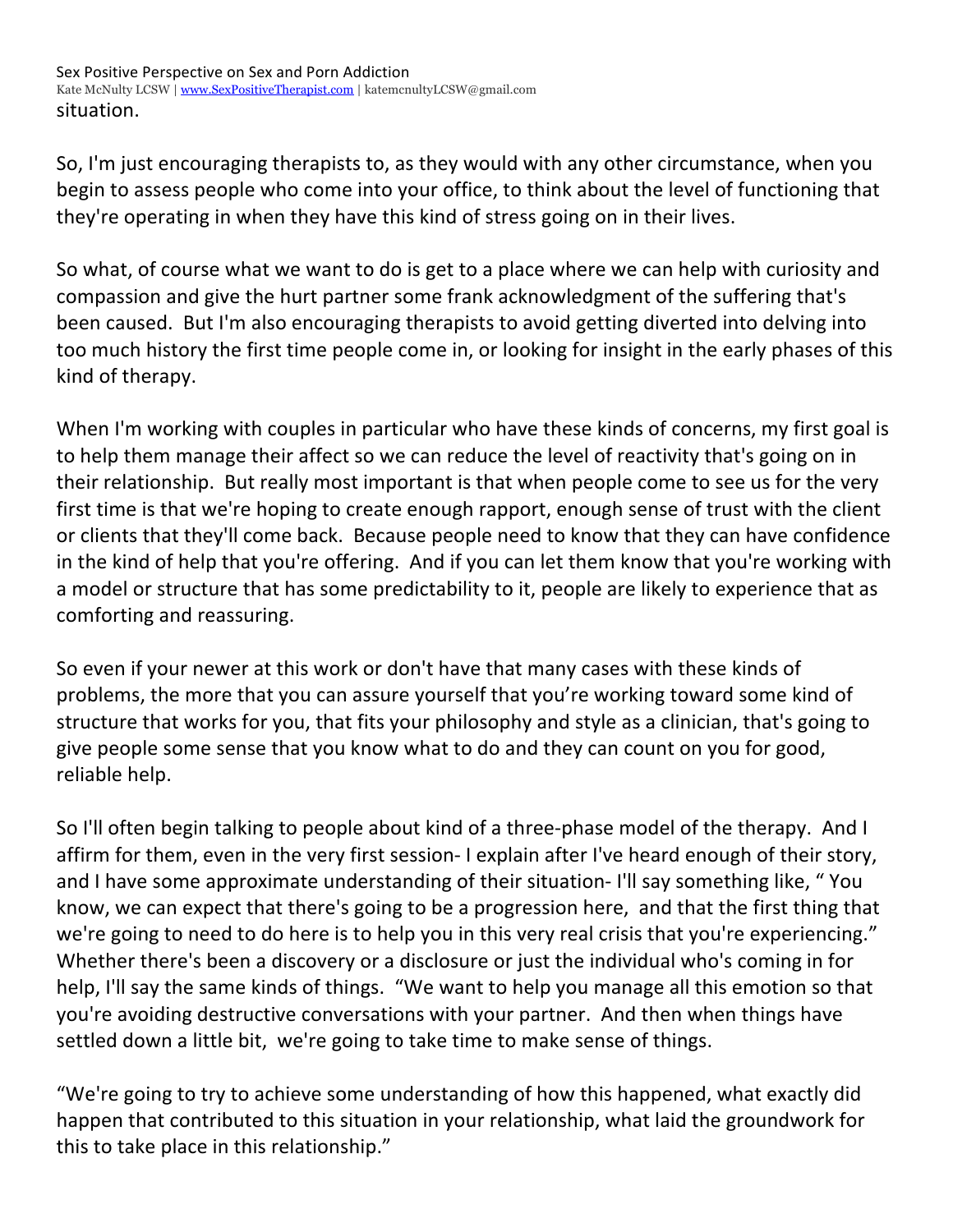So as clinicians, our goal is over time is to create an understanding that is coherent to the individual, or to the couple, that they can share; a narrative about how they got into this state. Because people are propelled into your office when they have these kinds of concerns: there's often been a pivotal event, a discovery, a disclosure; something was found in email or on somebody's phone, a message got intercepted by someone. There's usually a compelling story going on that the clients are bringing in when they are in those circumstances, because these are very emotionally charged kinds of problems.

So our task initially is to help clients diminish the level of affect they are experiencing, but we can also let them know we'll get to a point where we're sorting out a direction together. If the future of the relationship is in question for a couple and they face a decision about whether the relationship will continue, we'll eventually address that, or we'll have to figure out things about forgiveness and create a plan together for moving forward.

But mostly I think in the beginning of treatment our job is to encourage people to take the time they need to take to make wise and well informed choices. Because when you have couples coming in your office who already perhaps have been to a divorce attorney, or you have individuals who already say everybody in their life has advised them to leave this person or to get out of this relationship, you've got a very accelerated set of decisions being faced, and people really don't have the cognitive equipment to make good decisions when they're, typically, when they're presenting for this kind of service.

So offering people the idea that there's this kind of stage model, and you can construct that in whatever way works for you as a therapist, but that there is a structure, and that in the meantime we're going to help them engage in civil behavior at home.

We're going to give them some tools and structure for taking breaks from conversations; for letting their partner know when they get over-stimulated or overwhelmed. We will help in establishing some regularity about their conversations so that they can experience in life at home that, they are talking to their significant other in a routine way about these problematic issues, but that doesn't have to be done all at once.

We see couples who are getting into marathon conversations with one another, talking for hours and hours at a time until they're exhausted, talking even when they cannot think of anything new to say. Couples are often getting in repetitive conversations because they desperately want connect, or they want to resolve the problem, but they just don't have the tools on their own to have conversation that moves forward and that is productive.

Another thing we want to take leadership with in the early stages of treatment, within the first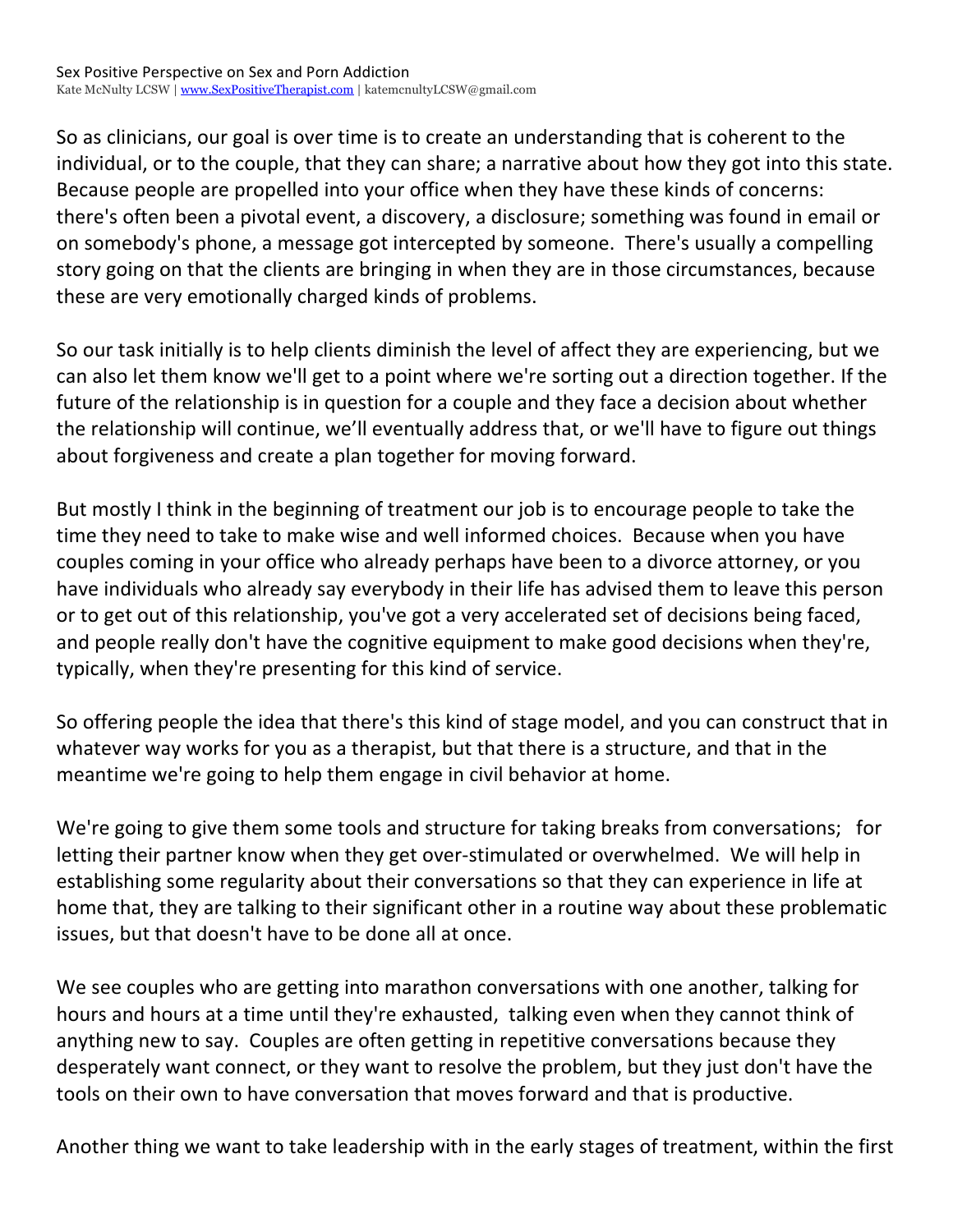Kate McNulty LCSW | www.SexPositiveTherapist.com | katemcnultyLCSW@gmail.com

handful of sessions: if there has actually been physical activity with other people, extramarital contact with people outside of the committed relationship, the therapist can help by raising the question that, maybe people need to go for medical testing to see their doctor.

These are questions that couples don't always know how to raise with one another and may be afraid to ask, or feel embarrassed about. So if our taking initiative about that kind of discussion can help them engage in a conversation they need to have, then that's helping them in a very tangible way that they appreciate.

We also often have to help people define what they're going to do about monitoring of activity. Monitoring cyber-activity, online activity of any kind- of course we have so much access to technology now. People are monitoring their spouse's comings and goings and where abouts, and correspondence with other people.

There are all kinds of levels at which couples can intervene with one another. And we want to help them examine the purpose and usefulness of that kind of behavior. Because there can be so much data flying around and such a quest for "facts," and exhaustive details about what activities the partner is involved in or has been involved in, that it really diverts the couple from doing the emotional work and reflection that they need to do.

So, we want to help people- we can't tell couples exactly what to do, but we do want to encourage them to engage in, critical thinking together in terms of what's useful in seeking information while we also attempt to limit their reactivity.

So if we can help people see that tracking every movement or asking for a full accounting of their partner's day after they've been apart for a few hours is not so useful. Then we have to help them replace that with conversation that's about their emotional landscape; conversation that feels reassuring or comforting or that involves searching for understanding. And people often need quite a bit of structure about how to do that.

So I'm going to talk now about more things we can do to lay the groundwork for effective conversations about these concerns that are painful and often terribly embarrassing for people. 

So another function we can serve is to inquire early on in our contact with people what kinds of resources they have been using about this problem so far. What information are they they being exposed to when they read books or look on the internet? Because there's a lot of bad and misleading information out there. So helping people think about what advice they're getting from people who are close to them, or what sources of information they're turning to, is a really useful service. You can draw their attention to the fact that something that they read online may not be substantiated anywhere and may just be someone's opinion, or one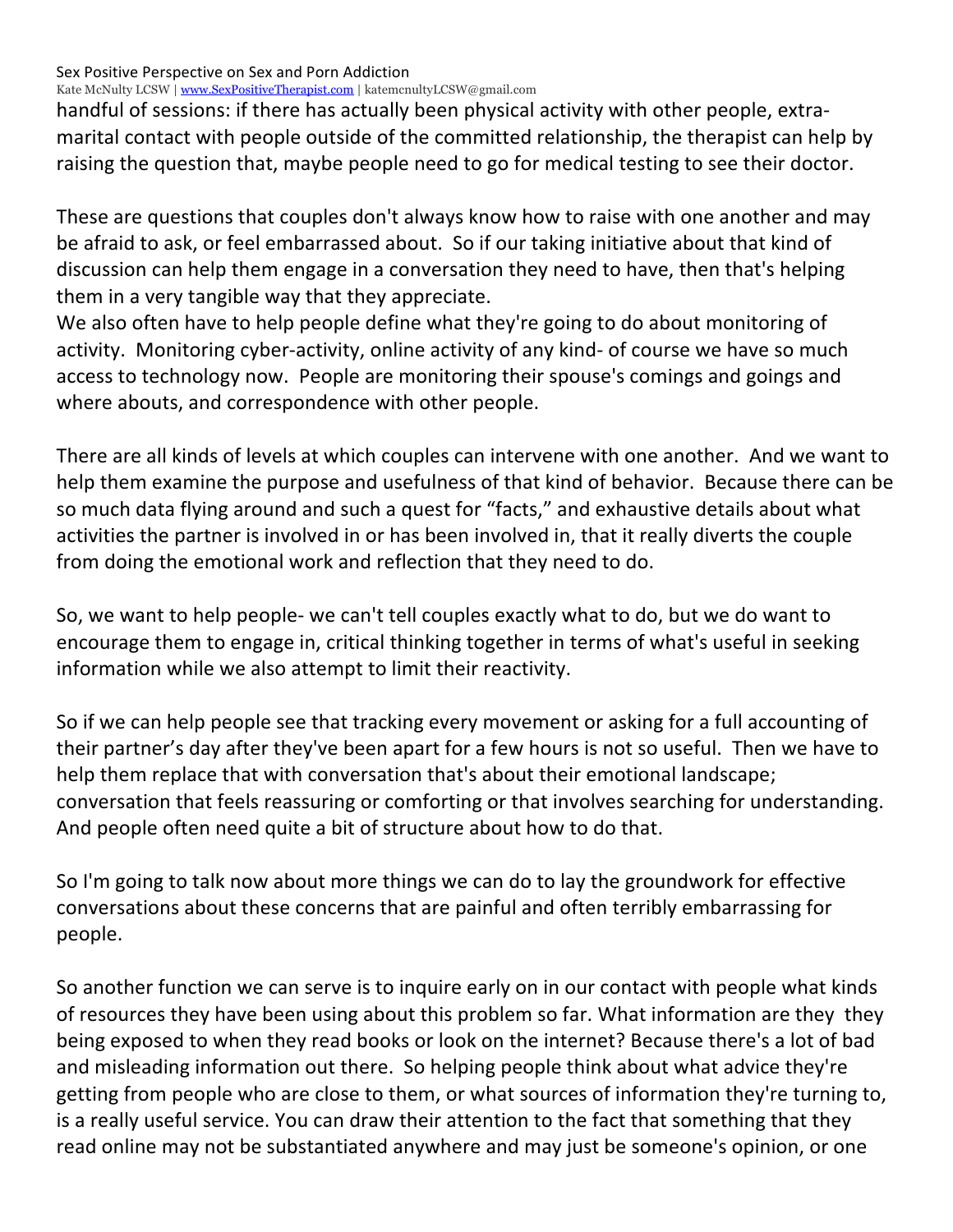Kate McNulty LCSW | www.SexPositiveTherapist.com | katemcnultyLCSW@gmail.com

person's experience in their own relationship, and that might not be a source that they want to trust or use as a basis for their own decision making.

So, we want to help people find more effective means of reassuring one another and some of that is seeking information and resources together, making use of practical material that's been shown to be helpful.

One caller, earlier in our call, mentioned that this business of having a partner under surveillance, and tracking behaviors, and whereabouts, and so forth, can be compared to a parental kind of function. And that we don't want to invite people into parental and child relationships, we want to help them negotiate relationships with some equal level of power and influence together. So, I thought that was a good point I just wanted to bring up.

I think that this business of what's referred to as sex/porn addiction is a very gendered experience so I can't help but use gendered language: we want to support and reinforce the disclosure of the husband, I'll just say for simplicity's sake. So typically I use the format of a joint session to begin with, most often both people are presenting for the initial visit. Although sometimes I get an individual coming in for the first session, and they're deliberating with a relationship decision or they've been blown away by the disclosure, an event of some kind, so perhaps I'll encourage them to bring their partner in. Usually though, if I'm working with couples, I start with a joint session with the two of them, then I have a confidential session alone with each person. And then we go back to joint sessions. So, another question we considered on our call earlier today was, should those one-on-one sessions be confidential or not?

I am trained in the Gottman method. John and Julie Gottman are very clear that they recommend that the contents of the one-on-one sessions should be open information: that you begin the session by advising the partner, "Please don't tell me anything you don't want your partner to know. Everything is shared and open information in this kind of therapy." But, having been in the field with sex therapy, as well as doing the Gottman work for a long time now, I just don't find that useful. That's something that I modify because I get much more beneficial information out of having a frank discussion that each person knows is going to be kept private.

And what I hear from couples is that even the woman likes the idea that I'm having a confidential conversation with her husband, because then at least somebody knows most of what's going on, even if the wife can't know that herself, it helps her feel comfortable that I'm holding that information.

And I'm helping her husband keep his eyes open about that information. Part of what we need to do as time goes by, too, in this kind of therapy- which, usually it takes a while; there's been hurt, trust has been broken, so this is not a four or five session kind of therapy typically.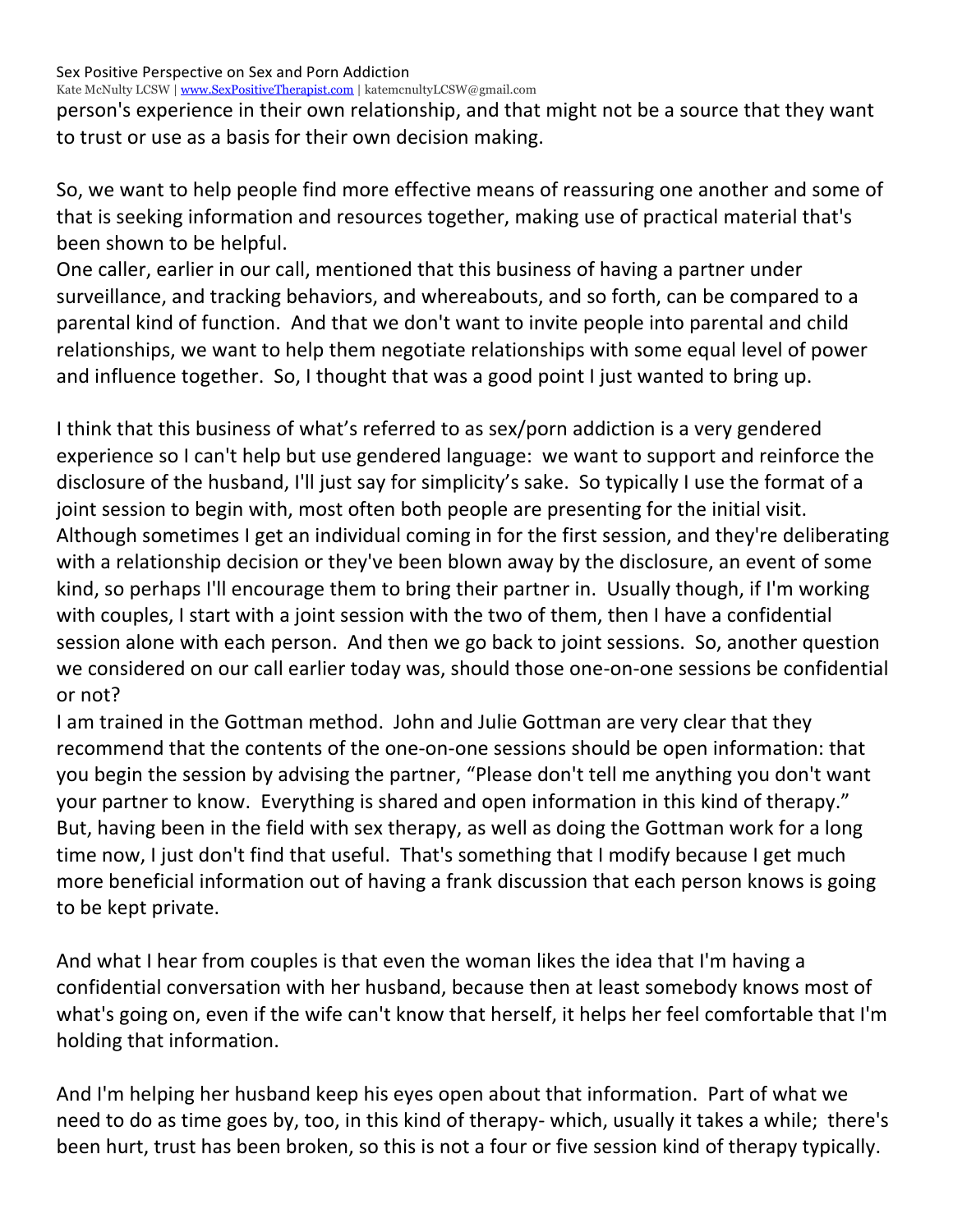Kate McNulty LCSW | www.SexPositiveTherapist.com | katemcnultyLCSW@gmail.com

But over time as we get to know people better, we have to help the couple keep integrating new information into their shared knowledge base. So sometimes the man, the partner who has " straved," we could call it- the husband will have more to say over time, that he wasn't able to say it all in the beginning.

And he needs support and backup for bringing in new information, and for helping his wife take that information in. Sometimes this dynamic has gotten created long before you met the couple, early in the relationship. The wife may have had a history of being hurt or disappointed or betrayed by someone else in her life, and may have told the husband repeatedly, "Never cheat on me, it would kill me. I couldn't bear it if you did this, this would wreck our marriage."

So this has become a very high stakes conversation, often over years. And so part of our task is to help the wife consider the utility of these warnings, now that this hurt has become real. And then we encourage the husband to forge ahead, and be thoughtful, but also be brave, and take some risks about he's willing to let his wife know. Because he's gotten a message over, an often very-repeated message over time, that it would be unbearable for her to hear about activities, interests, engagement with other people outside the relationship.

So, the kind of backup that both people need is really considerable. I'm also going to talk a bit about- because I am hopping back and forth about work with individuals and couples- so I want to talk a bit about how I see us using ourselves when we're in either role, whether we're the individual therapist, or the therapist for the couple.

I think it's really important that we recognize that no matter what role we are assuming, I really feel like ethical obligation is to consider the needs of, and advocate for, the entire family and community system in these inflammatory kinds of situations. I just don't think it's useful for us to get caught in one person's story.

Individual therapy is a great vehicle for a lot of kinds of help. If people have panic attacks or depression or anxiety problems or eating disorders, there are all kinds of ways that individual therapy can be very beneficial for them, but individual therapy has actually been shown to present a risk when it's used to address relational problems.

People who come in for therapy about relationship issues specifically, if they present individually, they actually have a higher probability of divorce than people who are not addressing those issues in a one-on-one situation. So I think it's important for us to recognize that isolation does not serve our purposes here.

I think the ideal arrangement is for a couples' therapist to be the hub, and to coordinate the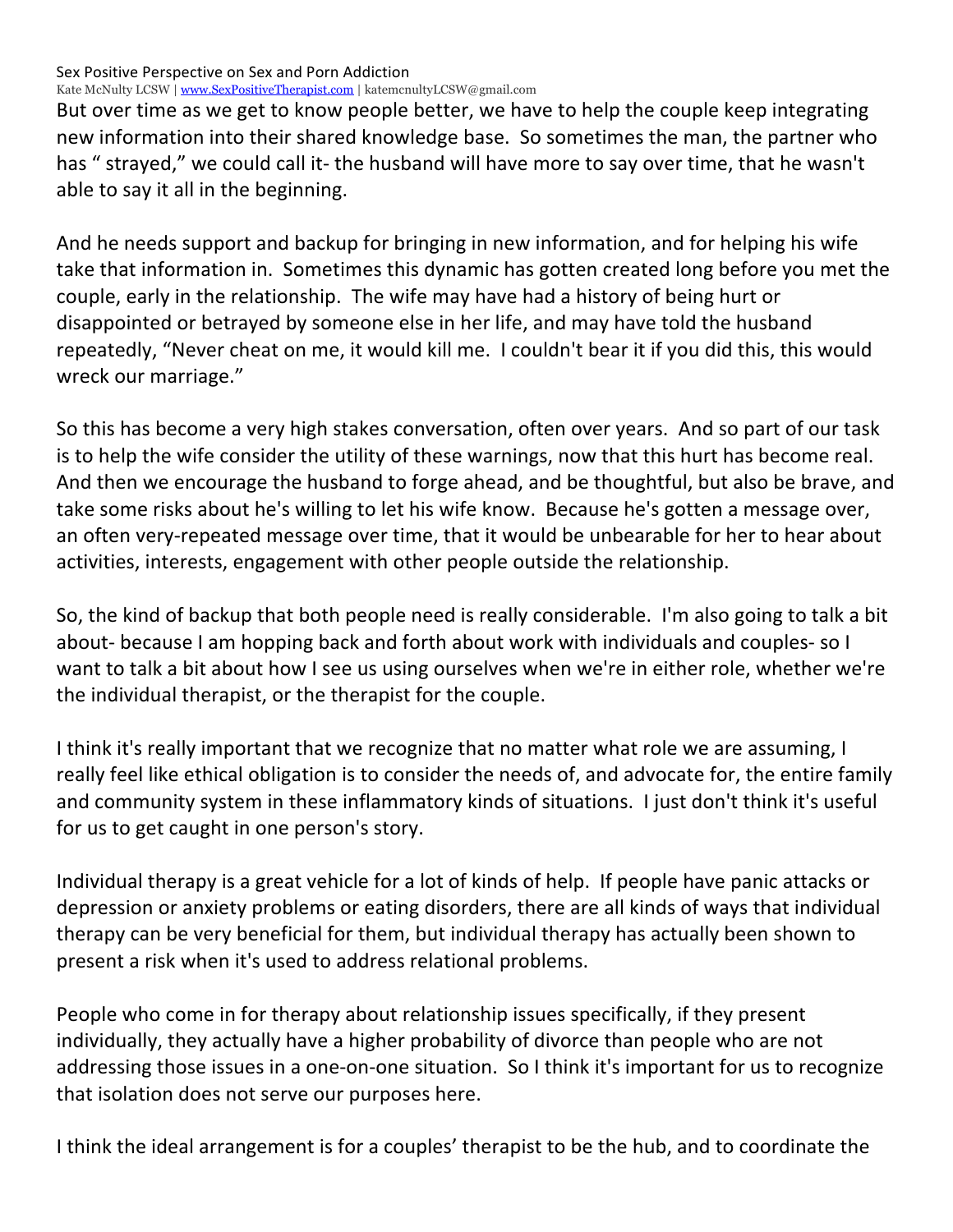Kate McNulty LCSW | www.SexPositiveTherapist.com | katemcnultyLCSW@gmail.com

care with anyone else who is working with members of a couple; but that happens all to infrequently. And I'm aware that we don't have endless hours to play phone tag, and sometimes it's just very problematic to try to get in touch with somebody else, or clients are hesitant to give us a release. There are all kind of reasons that it doesn't happen, but I think it's useful for us to recognize that this is the preferred kind of approach to take if at all possible, because it helps us contain the whole situation as a team and stops us from working at cross purposes. We don't want to be, working in contradiction to what another therapist in another part of the system is doing, yet it happens all the time, and relationships fail as a direct result. 

So the other thing I'd like to talk about is, helping to limit who is drawn in for help, and, helping limit the number of influences on this situation. Another aspect of this is helping the wife be concerned, inquisitive, curious in ways that are effective and productive.

So we may have situations where one person is doing a lot of help-seeking or looking for support and then on the other hand, many times this is a very private matter and your clients aren't talking to anyone; they're talking to you because they don't have any confidante.

But, of course, people have very different ways of coping, and some people cope by drawing in a cast of thousands. They have a lot of people that they're talking to that want to provide them with a lot of input and advice, and that's another part of your assessment, is to figure out, Who are their people, their influences? And are they benefiting the situation and offering a good support to the relationship, or are they interfering or creating more confusion and ambiguity? 

I think that the other thing about helping the wife ask productive questions or helping the couple have useful exchanges is about regulating affect of course, but also recognizing that a lot of people don't know why they do what they do. And so for the wife to persist in asking the husband why he did what he did is probably not going to be fruitful. You may need to point out to her very concretely that, "I t doesn't look like you're getting great results from this behavior so far. So can we figure out a different way for you to try to have some of the conversations you feel urgent about or get some exchange going with your husband?"

So you can be thinking about, framing for her, modeling for her, a variety of ways to express hurt, worry, concern. Really demonstrating this skill tangibly in the office by modeling for her that, you can articulate ways that she can seek having her needs met, her needs for information or reassurance or recognition of her hurt, in a thoughtful way and in a purposeful way, that is not repetitive in nature and that actually allows something new to happen in the couple.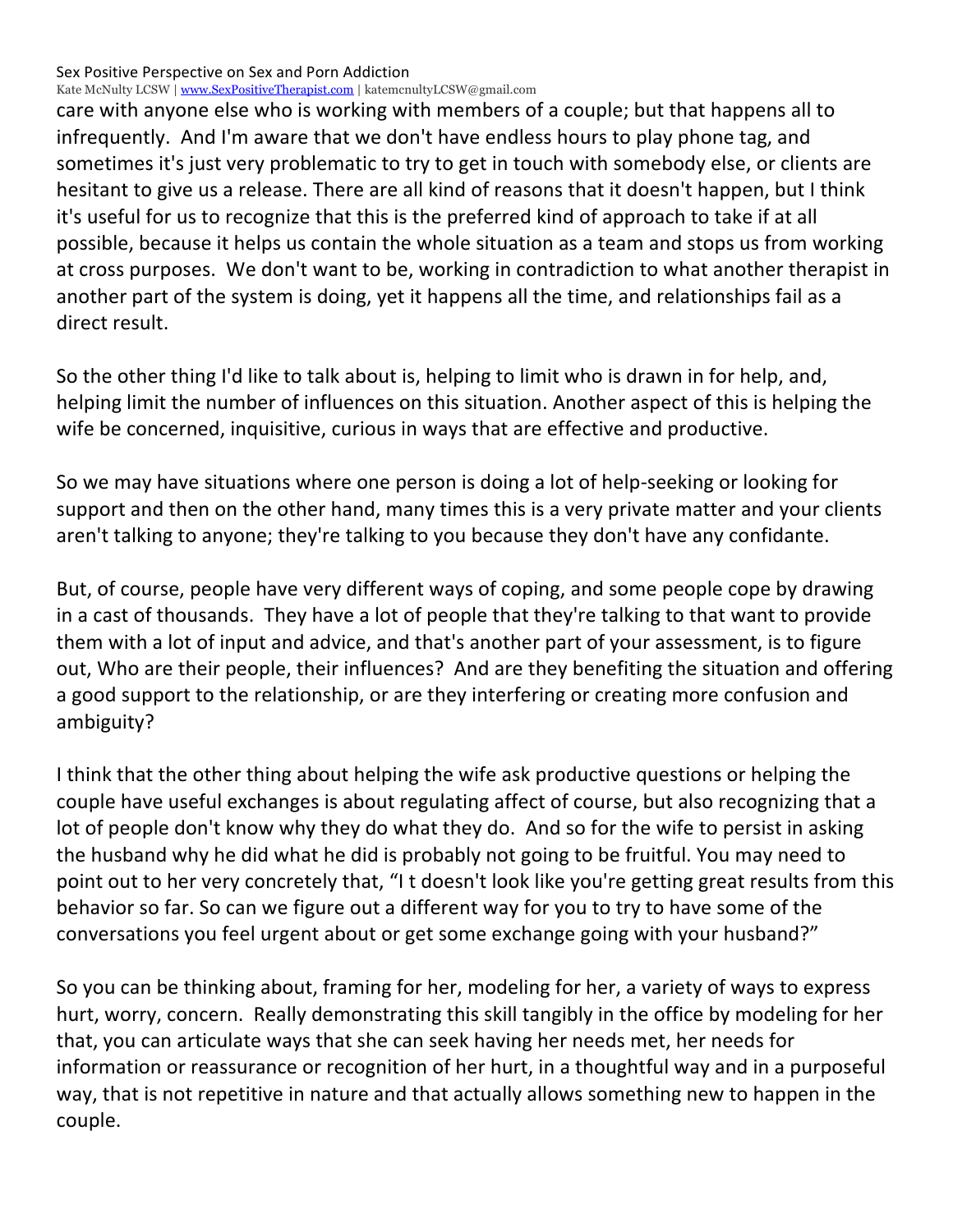Kate McNulty LCSW | www.SexPositiveTherapist.com | katemcnultyLCSW@gmail.com

So, I could give more examples of that but I'll leave it at that. I just I think we want to know who may be planting suggestions in these folks minds and be clear about who's whispering in their ears.

Another question that came up on our call was, What are the techniques for helping people do this? Somebody asked, are you using NVC, Non-Violent Communication techniques? I'm pretty concrete and practical about the way I tend to talk people, and of course you'll do this in ways that fit your style.

But here's an example: let's say you have a couple come in for the first time or the second session and, the man is just spilling over with affect. Really, highly distressed, sobbing, really desperate to let his wife know how terrible he feels, and he's saying things like, " I'm a monster. I can't believe I did this. I'm worth nothing. Our lives our ruined. I've wrecked everything."

You know, with this high level of affect, a way to reframe what's happening and to validate the reality of how much pain has been caused, but to stop that dramatic display, is to say some phrase like this: " You know, let me tell you something about what I'm seeing here. I'm seeing that you are ready to acknowledge that you are a flawed human being. You've made some pretty big mistakes and used really poor judgment.

"You're letting her know that you can see you've hurt her very deeply. And I think that's different from saying that you have an addiction, or you can't control yourself, or you're a monster. What I'd like to do is to help you get your feet back on the ground, and talk and think about yourself in a way that's human, and that recognizes you're not the first guy who's ever done this kind of thing, you're not the first person who's made errors in judgment or done things that weren't considered.

"And that, that's what we need to work with together. We need to help you figure out how to, how to avoid doing things in this way that is unfortunate and that causes harm, but that this isn't about being monstrous or, being out of control. You made some decisions that were not good ones."

So that's an example of some kind of exchange I might somebody who's highly distressed. Help them get their breathing back under control and just consider things from a fresh point of view. 

Another question that came up on our call was about What about things that are more extreme kinds of actions, or more repeated kinds of actions: not just looking at porn online a lot, or not just having a liaison with a co-worker or stranger or something. You know, the guestion was, what about really repeated behaviors that the caller thought were obviously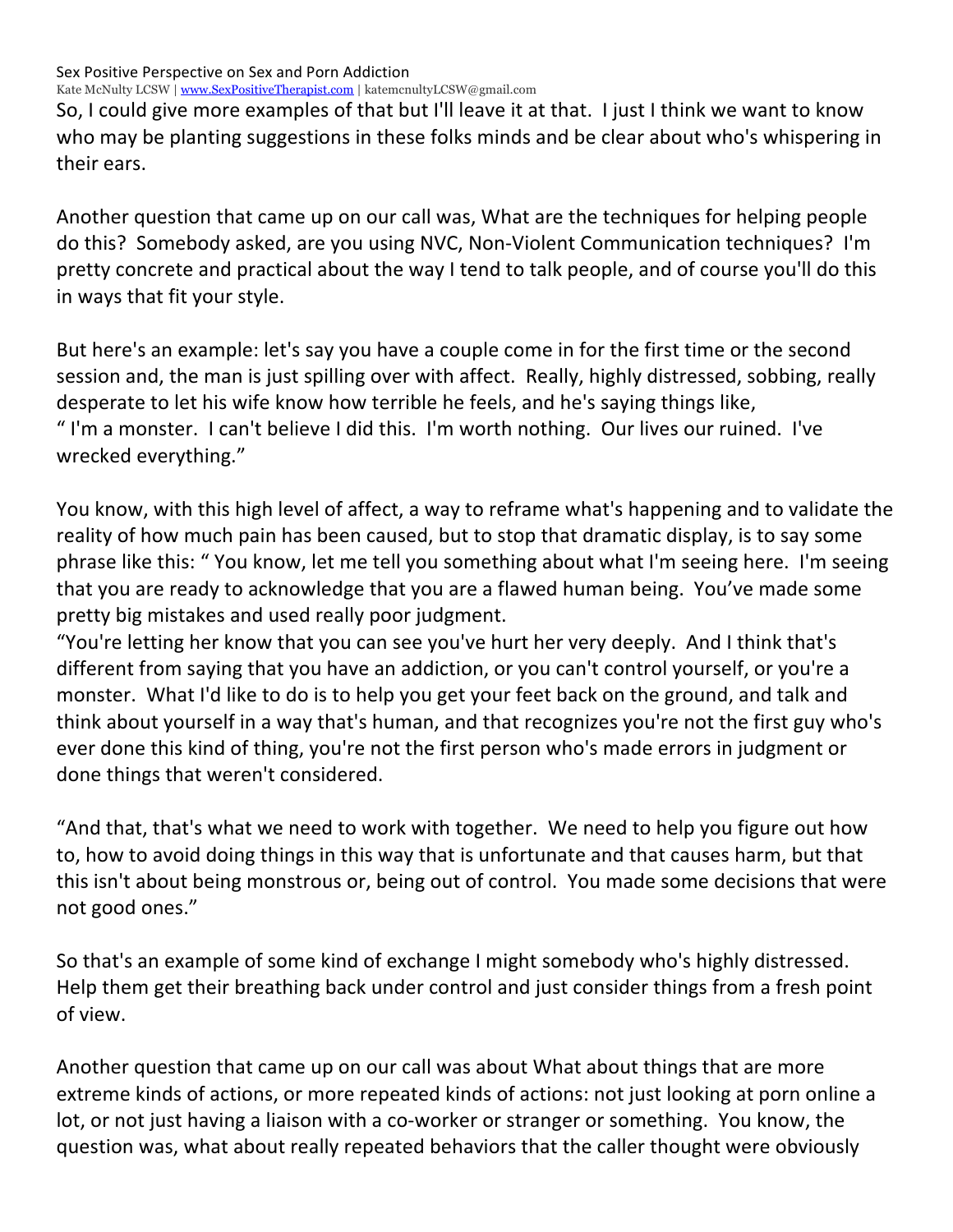Sex Positive Perspective on Sex and Porn Addiction Kate McNulty LCSW | www.SexPositiveTherapist.com | katemcnultyLCSW@gmail.com self harming or hurtful.

So we talked about more, habitual behaviors like having sex with strangers in a restroom by the highway, or having, liaisons with people in the bath house, or something like that. Sex that's more anonymous in nature and may have gone on for years, or there may be a high volume of physical sexual contacts with other people.

I think in those instances, really our interventions are quite similar, but we want to do even more careful thinking. You know, when someone's expressing this remorse and regret about repetitive behavior, we want to think about the ways in, in which they're describing their behavior. Is this ego-syntonic behavior or is it ego-dystonic behavior? If it's ego-dystonic, meaning it's not in keeping with how the person sees themselves or not how they want to act, then that dictates some of the goals that we're setting. But we are working and collaborating with them. We are not the expert on their sexuality.

And, I don't really see that there are radical departures from somebody that has another kind of indiscretion or unfortunate judgment, but I think is partly a moral question that we need to grapple with as therapists, and that's part of our work, is keeping our own objectivity about such extreme kinds of scenarios that people bring in. They naturally get our attention, but is that where we should put our clinical focus? Or is the extreme nature of the behavior distracting us from what is clinically relevant?

So my goal is I go through time with a couple is to help them express whatever anger and grief they may have about the situation they're faced with, but to hang on to the reality that this is a shared dilemma. They're both in it, and the only way to get out of it is to recognize their relational connection and figure out what they can do to attempt, at least, attempt soothing one another and acknowledging the unfortunate situation that they're faced with.

So, I'm going to shift gears here a bit now, and talk about ways that you can consider a new perspective on what you're trying to do in your current problematic cases. So we'll move beyond this talk about the initial stages of treatment and talk more about what are we trying to do when people come in with these sexual activities that they regret, or that they don't understand or that are causing problems in their lives.

I like some thinking that I came across and I think it's an old textbook on sexuality from, an author named DeLamiter, this is from 1981, and some of this person's thinking about the styles or modes that we're in, when we're being sexual with another person. There's three aspects to this model, so we can think with people about what do we value about sex. Do they value procreative sex? Because some people think that's what sex is for,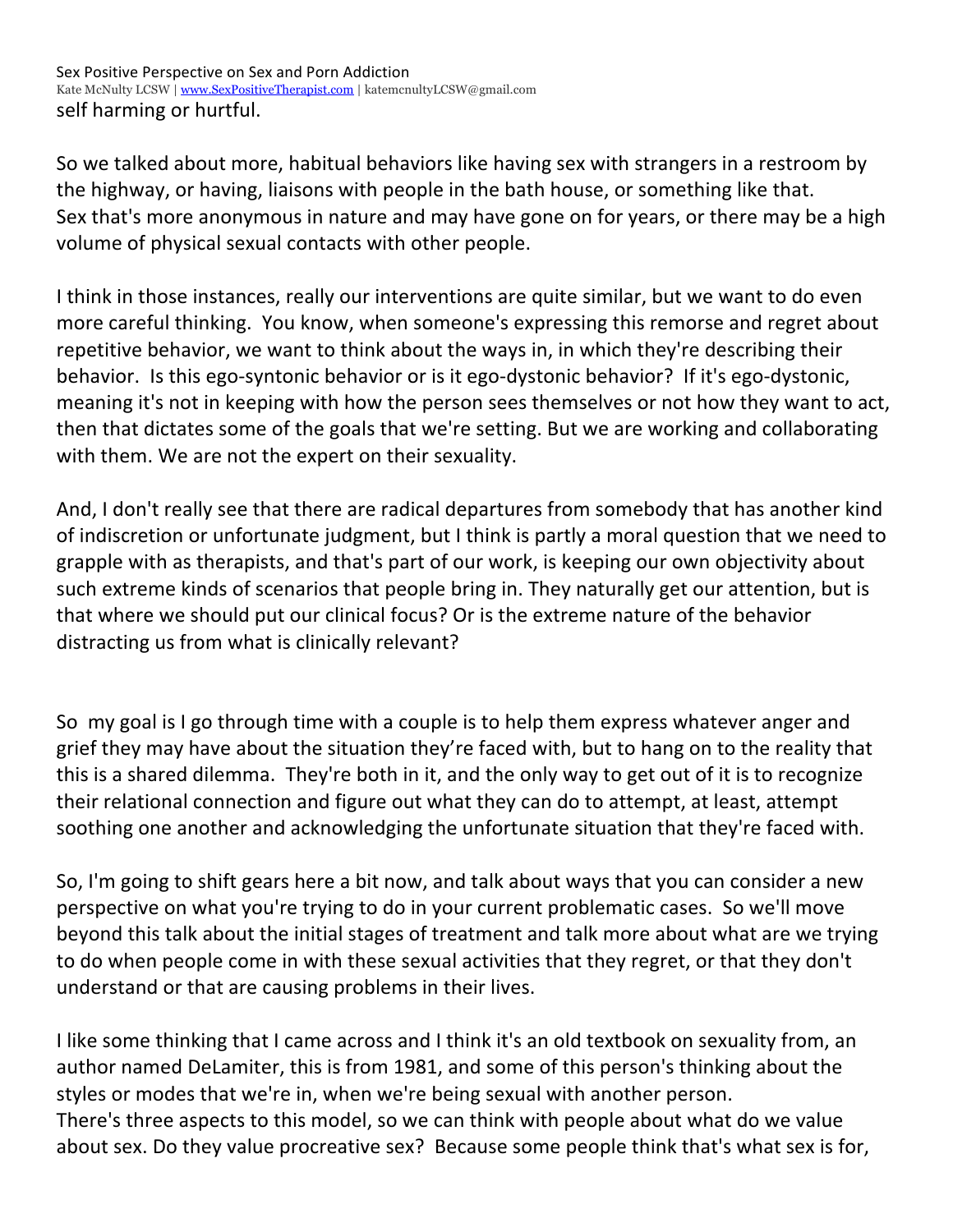Kate McNulty LCSW | www.SexPositiveTherapist.com | katemcnultyLCSW@gmail.com

and that if it's for any reason other than procreation that it may be sinful or indulgent or morally objectionable in some way. And some people value relational sex of course, sex that builds bonds between people that involves attunement, connection, perhaps romance. This kind of sex includes a focus on the partner and a real observing of the partner in a way that can be very heartfelt and emotionally moving. What is less-recognized in our contemporary culture is that some people hold a value for recreational sex, and I think that in the United States it's a problem for many people to accept this idea.

A lot of people think that recreational sex is frivolous or irresponsible or selfish, there are a lot of judgments that we have about recreational sex. But recreational sex is something some people also find transporting, it can feel transcendent to them. It may be very meaningful, spiritual experience to have recreational sex with another person.

So I think that if we hold on to some concepts like this, this can help us support the person we're working with in really examining and reorganizing their view of what sexuality means to them, individually and in the relationship. And that, I think is a quality of really valuable therapy. I think that's an indisputably useful service to provide to people. And we're not doing enough of that, that's my opinion.

So, part of what I see, I mentioned earlier, that this is an entirely gendered experience that we're talking about. But I don't see a lot of discussion about gender when I look at the literature about whatever we want to call it: problematic sexual behavior, out of control sexual behavior, sex addiction. You know, there are all these terms being bandied about, but I think we go in and out of reductionist thinking and systems thinking, and each has their use. Reductionist thinking, though, is breaking things down into their individual components, like you would if you were doing a recipe, or building a car, building a machine. You have to understand what the different parts do, and how they function together.

But, if we're doing systems thinking, that gives us a broader view. That gives us a greater capacity to see the whole, and to understand the way everything functions when it's in motion. 

So I see that in our field we're really getting drawn into thinking about this reductionist point of view. You'll see people with brain scans, talking about dopamine and a lot of ideas and information about the effects of porn on the brain for instance, or what kind of sex constitutes addictive sex.

And I'm afraid I think that's just a very, very limited view. That's not taking the whole picture into account because if we just look at biochemistry in this reductionistic way, or look at brain scans in this way, we're losing our capacity for critical thinking- we're not applying it, I should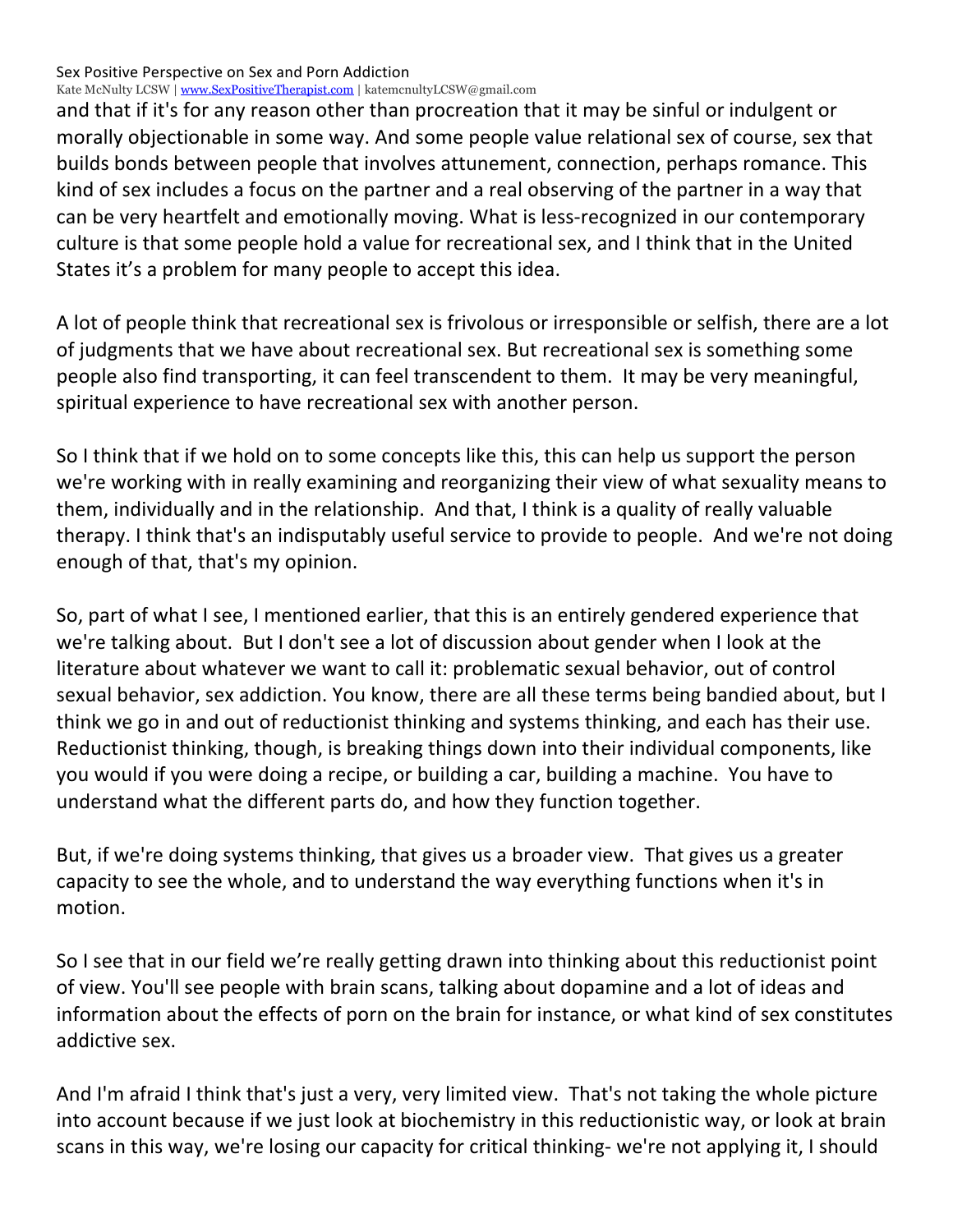Kate McNulty LCSW | www.SexPositiveTherapist.com | katemcnultyLCSW@gmail.com

say. And we're entirely losing the lens of culture. If we think about culture and gender and what gender roles dictate in our time, in history, about sexuality, I think that tells us an awful lot about why all these events and activities are happening for people. People are playing out a lot of things about their cultural scripts that aren't being talked about in therapists' offices.

So that's just something I'm going to say a lot more about in the future, in another call probably or in another class, but for now I just want to plant that seed of an idea for you and have you consider, Why are we not looking more at gender and the way that genders plays out sexual selves.

So, I also encourage you to look at some critiques of the conventional thinking, just in the addictions field, not even sex addiction specifically. I'm not here to tear anybody down, I know most of us doing this work for really good purposes, we just really want to help; but, there's an awful lot we have not figured out yet about addictions of any kind, much less "sex addiction," which is just a name somebody came up with, probably fifteen years ago or twenty years ago or something, I think. So, you could look at the literature of Stanton Peele, he's developed a critique of the addiction treatment industry, and to my knowledge, he was the first person to use the term love addiction, and later he talked about sex addiction, but he seems to disavow the sex addiction industry.

Another author you can look up is Anne Fletcher. She is not a mental health person, she is a journalist and she's done extensive research on the rehab industry and how addiction is conceptualized. So, those are a couple names I wanted to drop.

I think there's a lot we could do with models of adult development and looking at ego development and applying some of those theoretical concepts to this field. I don't see anybody doing that yet.

As a clinician though, mostly I want to think about intent versus outcomes. I want to help clients understand that the harm caused is more important than what their intent was. And part of being responsible, and grown-up, is to recognize and acknowledge what hurt you may have caused because you were trying to get needs met but you didn't really understand your own motivations or the impact you'd have on another person.

So we've got an ambitious task, even when we can quell the initial crisis. This is a big job to do with clients, to help them really examine and step back from these deep embedded parts of themselves that most of us are taught are secret, not to be discussed with other people, to be kept private and so there hasn't been a lot of light shed on the sexual self for most of the people we see in our offices.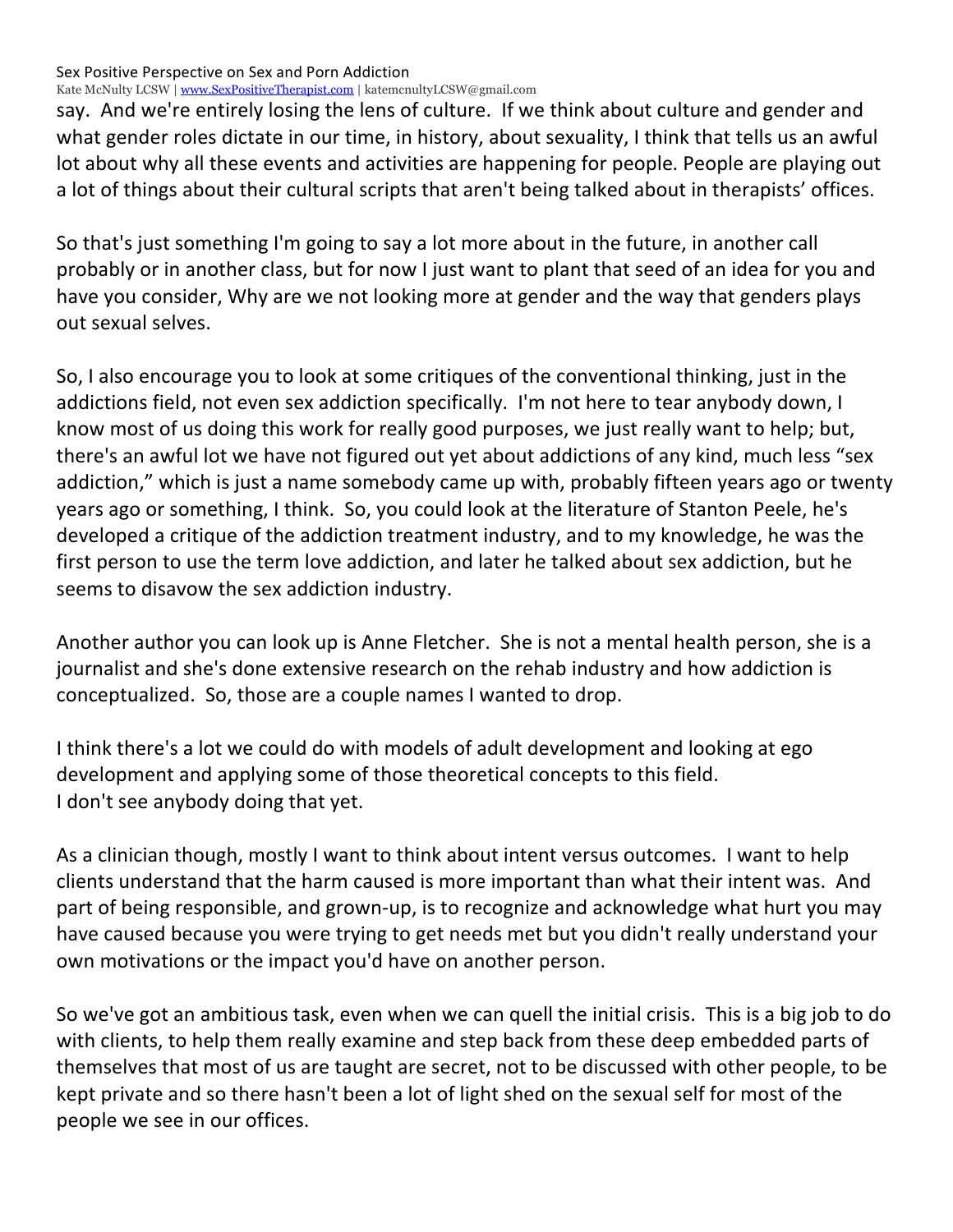Kate McNulty LCSW | www.SexPositiveTherapist.com | katemcnultyLCSW@gmail.com

So giving them space to tell and expand on their story in a calm way, in a reasoned measured way that's not inflammatory, that's not blaming, is something that we're doing. We need to give both people backup. For the guy, he needs back up because he's already ashamed of what he did and because every body's ready to shame and blame and tear down men's sexuality. 

We're living in a time that's very confusing about this subject. What are okay ways for men to express themselves sexually? So we need to be a backup person for the guy who's in our offices. At the same time, we need to be ready to challenge them and help them examine their own behaviors and take responsibility for things they've done that have been imprudent or ill-advised.

So I want to talk a bit about a particular model of couple therapy. Again, I think this is useful to know about, whoever's in your office, even if you're just seeing an individual. It's just a good, simple concept to have.

So Dan Wile is a couples therapist, and trainer, who I have a great deal of respect for. He's in the Bay area. I like Dan's work because he is very elegant in his conceptualizing of things, and one idea that he gives couples therapists is that if we really distill the possibility of couples' interactions at any given time down into their most simple components, we can think about three pathways any one person can take in a conversation.

So at any given time when we're talking with our partner or any intimate that we care about, we can be engaged in 1.) attacking- of course that's not useful and it's to be avoided. So we may be attacking or we may be 2.) avoiding, or we may be 3.) confiding. And it's no mystery to figure out which of these is most useful. Of course we're all prone to doing the attacking or avoiding. But if you as a therapist can just hold on to the thought that, there are only three options at any given time, this is like a compass for you.

In session, when you're seeing couples particularly, but even encouraging your individual clients in their own lives outside the room with you, that we want to encourage people to confide. We want to encourage disclosure, we want to encourage offering vulnerabilities and taking the risk of letting somebody else really see what's going on in our inner world, because that's what holds the potential for connection with another person.

When we're in that state of confiding, that's when people are drawn closer to us. They naturally want to exercise mutual care, they feel attracted to us and they want to help us, because that's a hard-wired human impulse.

So helping couples make use of that simple idea of, are you attacking, avoiding, or confiding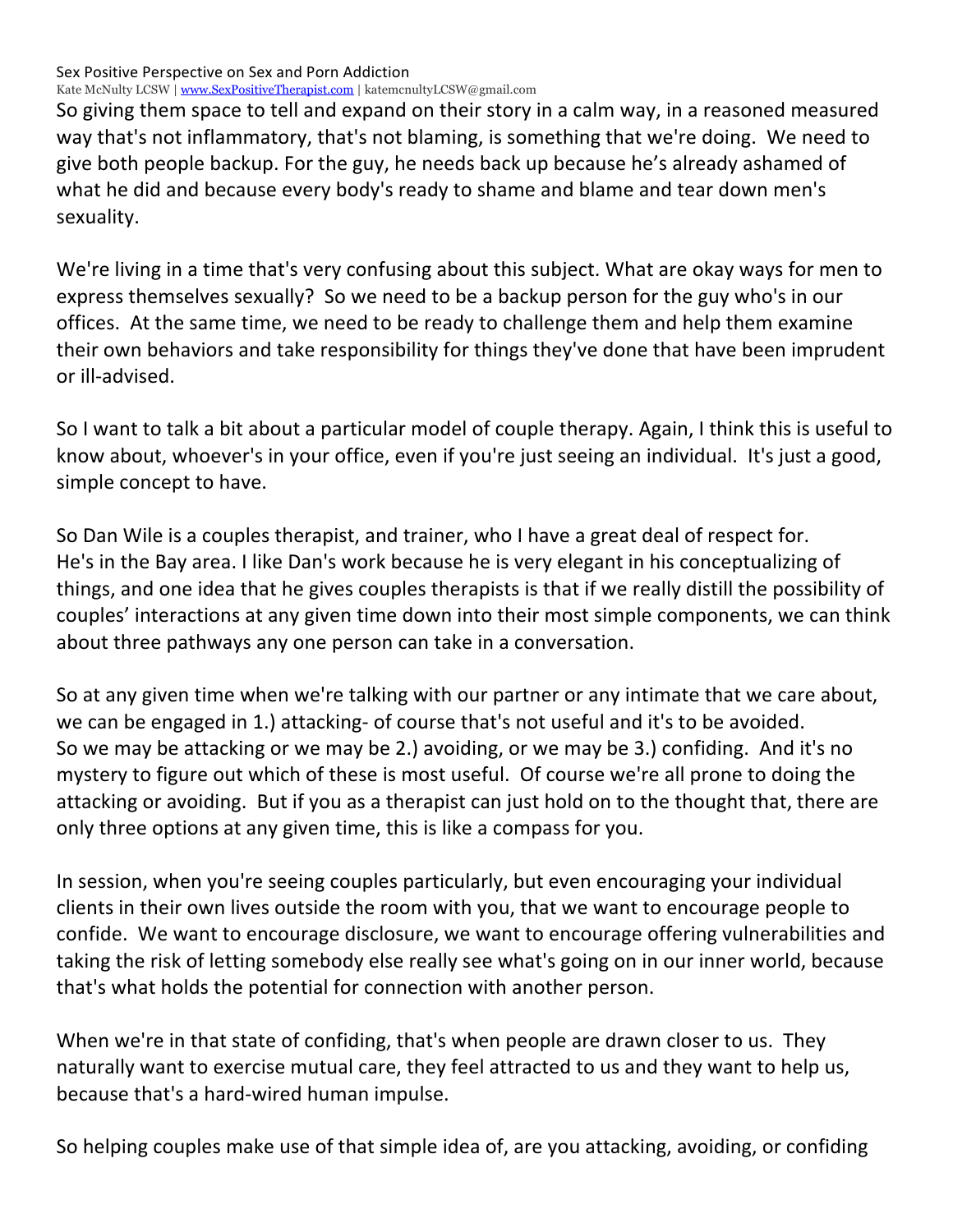Sex Positive Perspective on Sex and Porn Addiction Kate McNulty LCSW | www.SexPositiveTherapist.com | katemcnultyLCSW@gmail.com right now, gives them some way that they can kind of hold their thought on, "What are we trying to do right now?"

So along with helping people manage their behaviors in conflict and delicate situations, we begin framing an explanation for their behavior, an explanation that's palatable to both of them, if you're seeing a couple. Of course there are just a thousand, thousand ways that people defend themselves psychologically, but some of the most typical patterns I see in terms of motivation and what's going on behind the scenes are about men's sexuality involving cutting off a part of themselves psychologically, creating walls within themselves, having a sense that, their sexual self may be unacceptable to other people or it's shameful or it would be rejected.

So those are some of the reasons people may seek contact with sex partners outside their relationship, because they don't know that their own partner can really understand or accept them and their desires.

Men sometimes feel, any of us do but men in particular, may feel a sexual charge associated with keeping secrets. There's something powerful about keeping secrets. It means that we've got one over on the other person. There's a way that when we have a secret we get to hold something that just belongs to us.

In our culture in particular, U.S. culture, men are very identified with their work. Many men don't really have much of a model about how to be a good husband or partner other than being a hard worker. Being the bread winner, selflessly working long hours or taking on extra responsibilities in their job, or trying to advance and accelerate their careers. That's a way that they know to demonstrate caring many times and show their commitments to family. So that can also involve some sacrifices. Sometimes we see men have ended up in these kinds of situations because they are doing so little for themselves. They're doing so little self-care, they're doing so little recreation. They have so little social life that going and doing something underhanded or secret, kind of getting away with something, can feel like a way to give to themselves.

It can feel like a way to preserve a self that's independent of the relationship, and to have something that's fulfilling, gratifying, thrilling, Some sexual activity on the side can give a sense that, "Even with all my devotion to my family, all the sacrifices I make and the way that I'm depriving myself, here's a way I get to have something and it's only for me and no one else needs to know about it. That way nobody needs to know what my real needs are."

Sometimes, people are just afraid of asking their partner to have their sexual needs met in their relationship, and the thing that seems most prevalent to me is that people are just, plain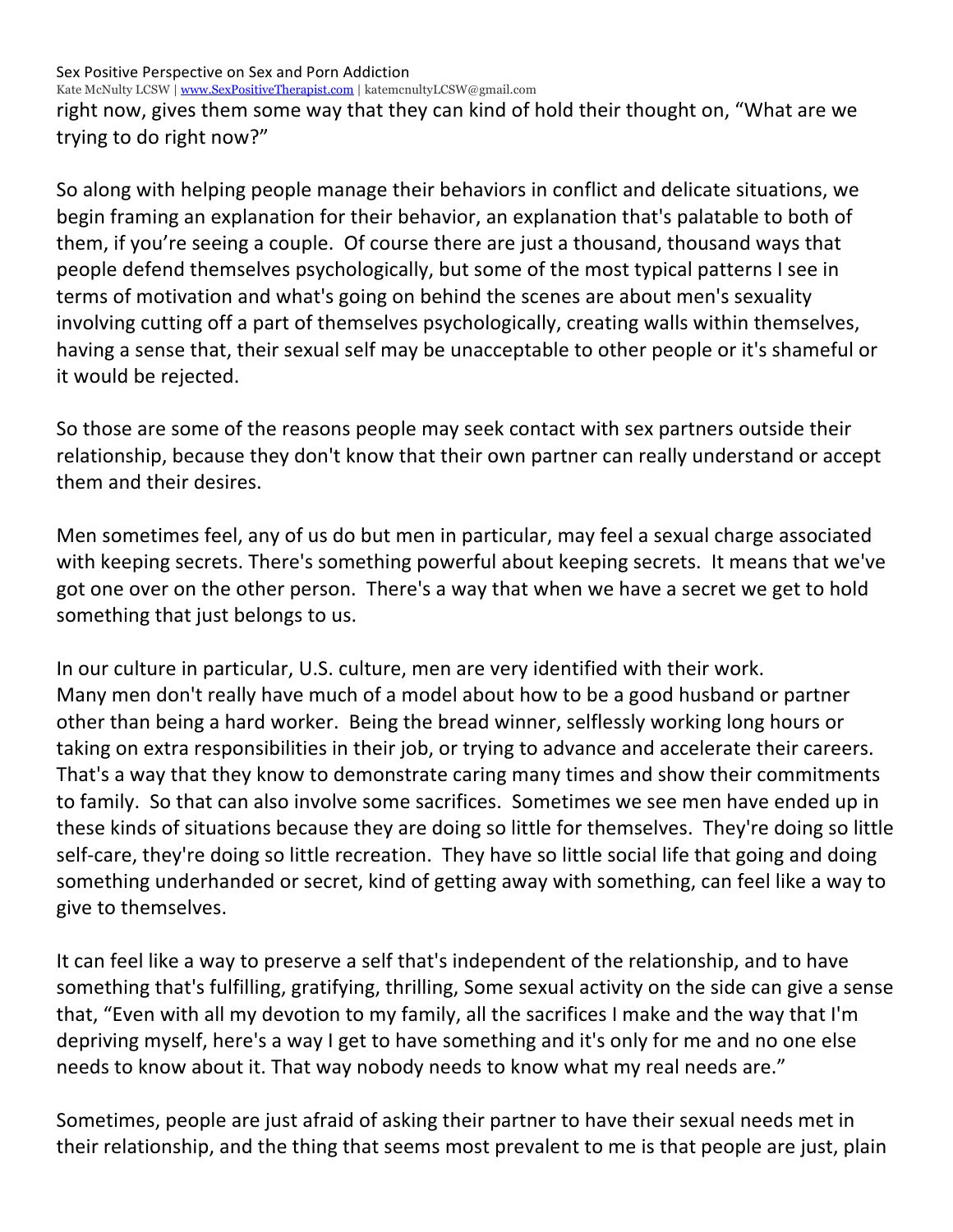Kate McNulty LCSW | www.SexPositiveTherapist.com | katemcnultyLCSW@gmail.com

and simple, unskilled at asking for their sexual needs to be met. They don't have language, they don't know the terms to use, they feel shy about saying the body parts, saying the words. They may just be unequipped with a sexual vocabulary. They don't have a sexual voice.

Where would most people learn that in our world? We don't really offer young people a lot of information. We're left to make things up for ourselves, usually by watching media and using that as a model for ourselves. And many people are in relationship without knowing how to attend to their own needs, their own intimate needs. This has a lot to do with why we're seeing such a prevalence of these problems these days.

I just think it's unfortunate and short sighted to say, well, this is a problem of addiction or these other more simplistic answers. I know the phrase "out of control sexual behavior" is an attempt to say something that's more neutral- That's less value laden. But I also take issue with this idea of being out of control.

I think there are ways that men are excused in our culture, and we have an image that they tend to lose control. And I dispute that; I think men are making choices, and part of their healing, part of their being accountable is taking responsibility for the choices that they've made and being able to account to another person for what happened.

We need to help man ask themselves questions like, "What was the kind of behavior chain that led me to pick up the phone, to look on Craig's list, to answer this personals ad, to pull over my car into the parking lot and go to the strip club and get a lap dance? What was I longing for? What emotions or desires were going on that I didn't have a more skilful way to address?" So I think that we're still groping in this field, and I'm concerned that there are too many people saying that they know what this is all about and they've got it figured out.

And that is not my stance. I think that this is very new specialization, and because of the growth in technology and ability to reach out to each other in online in anonymous ways, to look at pornography without anyone knowing, there's a ground swell of this kind of behavior in the general population, but I don't believe that therapists have figured out very much at all yet about it.

I think we need to have some humility and acknowledge that we're learning along with the clients. And I've been doing this for quite a few years, so this is not new to me, but I think we need to acknowledge that we don't know everything about this.

So I'm just going to review a bit about, some of the ways that we can help people by creating a positive, therapeutic alliance with people when they come in to our offices. I've got some ideas that are about regulating dynamism and passivity. I think we want to be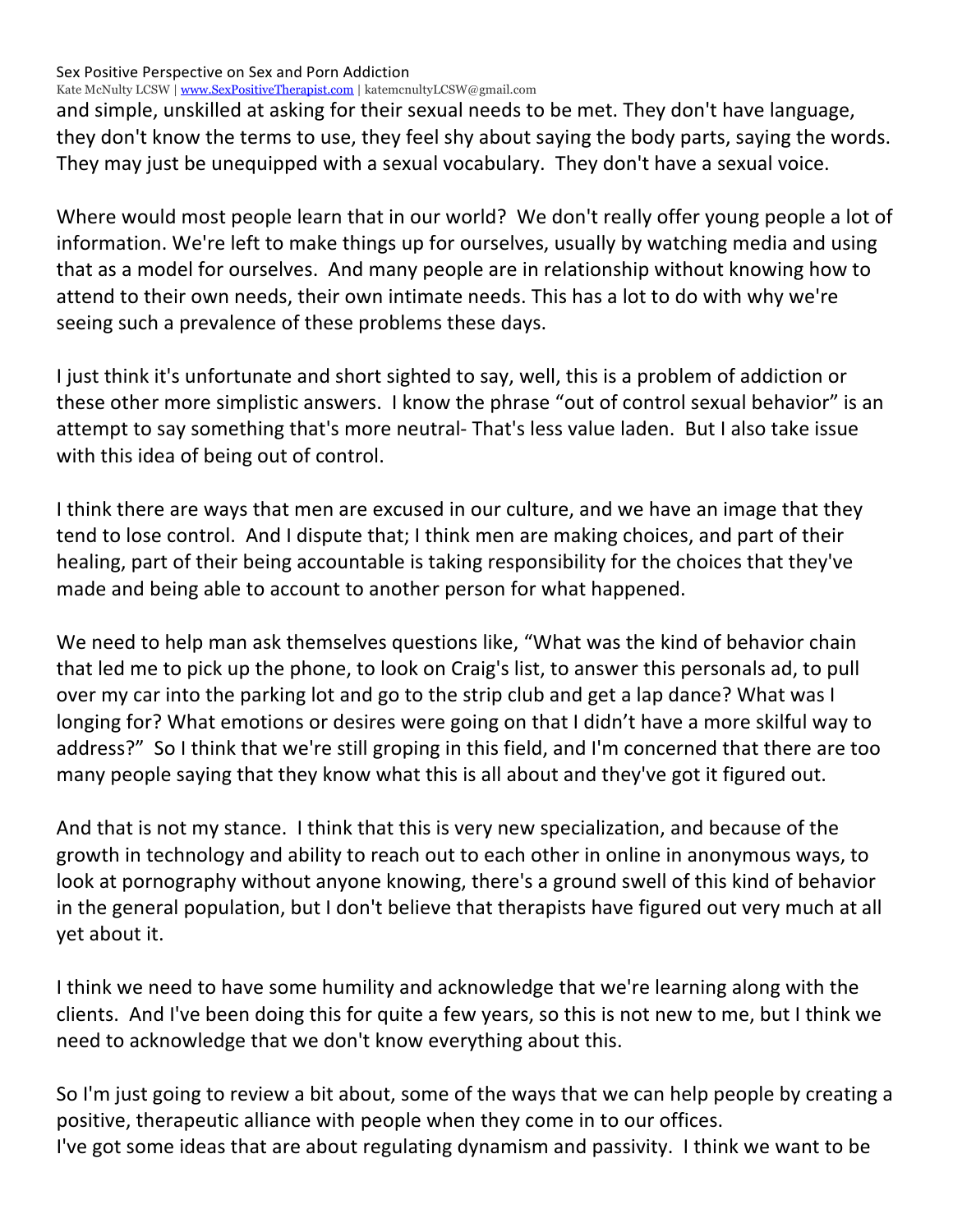Kate McNulty LCSW | www.SexPositiveTherapist.com | katemcnultyLCSW@gmail.com

thoughtful as we're intervening with couples to recognize that often what people are bringing in, in terms of their behaviors is this: We've got a wife who's in pursuit of her husband. The wife has many, many questions. She has a lot of pain that she needs to have him see and hear and recognize. And we're often sitting with a husband who's in largely passive withdrawal, just wondering what is it going to take to get his wife to stop talking.

So part of our challenge is to figure out how to keep the conversation balanced. I'm not necessarily an advocate of fifty percent, and everybody has to have equal time in every session, but I do want to support the person who's not speaking. Perhaps attempt, as Dan Wile would do, to speak for them, to speak on their behalf with their permission, and just ask them for feedback.

Ask them, is this how it is for you? Are these some of the things that might be going on for you now? And get their endorsement of what's going on, by just making guesses.

Maybe we need to make many guesses before you can hit the mark, but at some point the person's going to nod, or their posture will soften, or they may get tears in their eyes, but if you can speak on behalf of the person who's quieter I think that's going to really help create a profound alliance.

People will really have a visceral emotional response if you get the experience and give them the words for it. You don't have to be perfect, you just try. It's a little like going to another country where maybe you try to speak the language and you do it imprecisely, but most people appreciate that you're at least trying. We've all got our own culture inside anyway, we're all our own world, we live in our own world. And so if we can show people we're attempting to understand and we're really stretching to get their experience, then that's going to be a very joining thing for them.

We also want to think about whose agenda are we serving in any given conversation, and making sure that, again, there's a balance there. So, of course we're supporting the person who is justifiably hurt, outraged, indignant, feels betrayed, has lost trust, all those things. We need to back that person up and let the woman know, we get it.

And this is terribly difficult and there's been a great deal placed at risk in the relationship often times, but we also need to offer the kind of back up to the man who's in the office with us.

We talked a bit about coordinating the therapists and I think people by and large appreciate that, if they're seeing someone else and you're willing to make the call or take some leadership in initiating contact, people typically appreciate that because these problems are serious enough that they really recognize they need all the help they can get.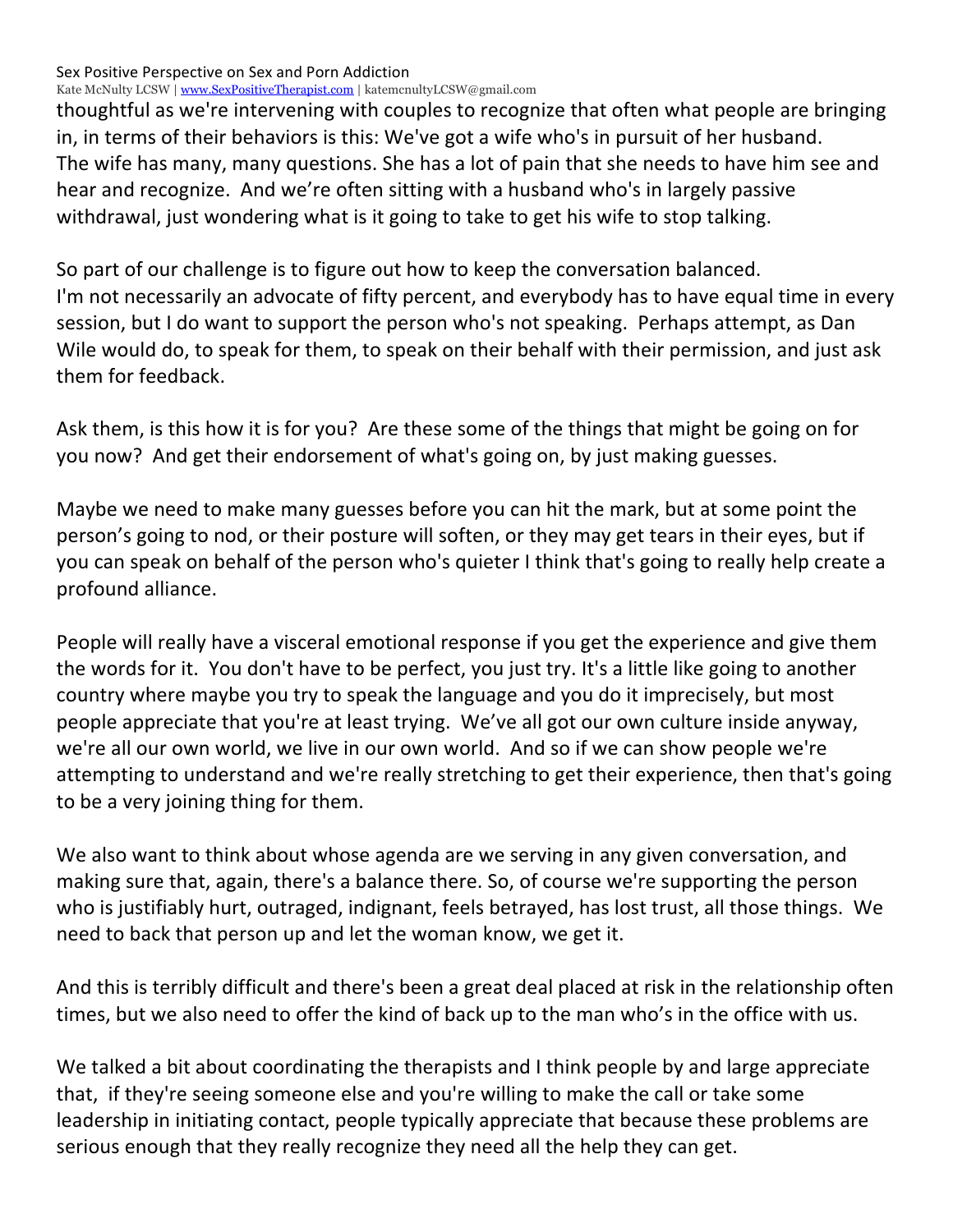I think another possibility would be just thinking about how the couple's dynamic is often that the person who has caused the hurt, the man, he wants to think about anything but this.

He wants to burrow down into his work. He wants to be busy. He might want to do stuff to show that he cares. He might do more projects around the house, or he might take the kids out of the house more on the weekends, or do things to demonstrate his involvement and his caring, but often times the person who has created the hurt doesn't want to have process it and keep talking over it again and again, because it's so very painful.

And yet the person who has been hurt can't stop talking, is obsessed essentially, is just ruminating and combing over every detail, looking at the past and trying to think, "How did I miss this, or how long was this going on, or how many people, or where did he find this person. 

So they've got a big task to piece together their reality, retrospectively. And we can help them recognize that, for a while, it's probably going to be kind of like those programs that are operating in the background in your computer, you're going to have an internal voice that's doing that. It's going to be very hard to quiet the noise for a while.

But letting them know with empathic comments like that, that you can see, you get, how much of a struggle this is for them and how much pain they're in, what hard work this is, to go through this. And that you have some glimmer of understanding of what their experience is like. 

I want to talk a bit too about going back to this idea of an actual addiction being present. I think part of what's affirming the idea of an addiction, just the language we use to talk about it, for example I've heard therapists say, "Well I have I have a case load of guys, they've been looking at pornography, and I try to help them stop, and they're getting to a place where they've cut back on their activity. Or they're not seeing the woman they had the fling with at the office anymore because they got transferred to a different department, but they come in, the therapist will say, and they're telling me they're in withdrawal, they're having cravings, how am I supposed to help them with that?"

So again, I think we're only using a very approximate kind of metaphor here, to represent some human experience, but that's not necessarily accurate. And so, the more we can help people empathically by recognizing, " It sounds like it's hard to be apart from her. It sounds like that even though you know this event hurt your wife, you really, you really miss that woman that you were involved with at work, or being able to say, I know, it seems like porn is a way you've really been taking care of yourself for a long time. It's one way you've been able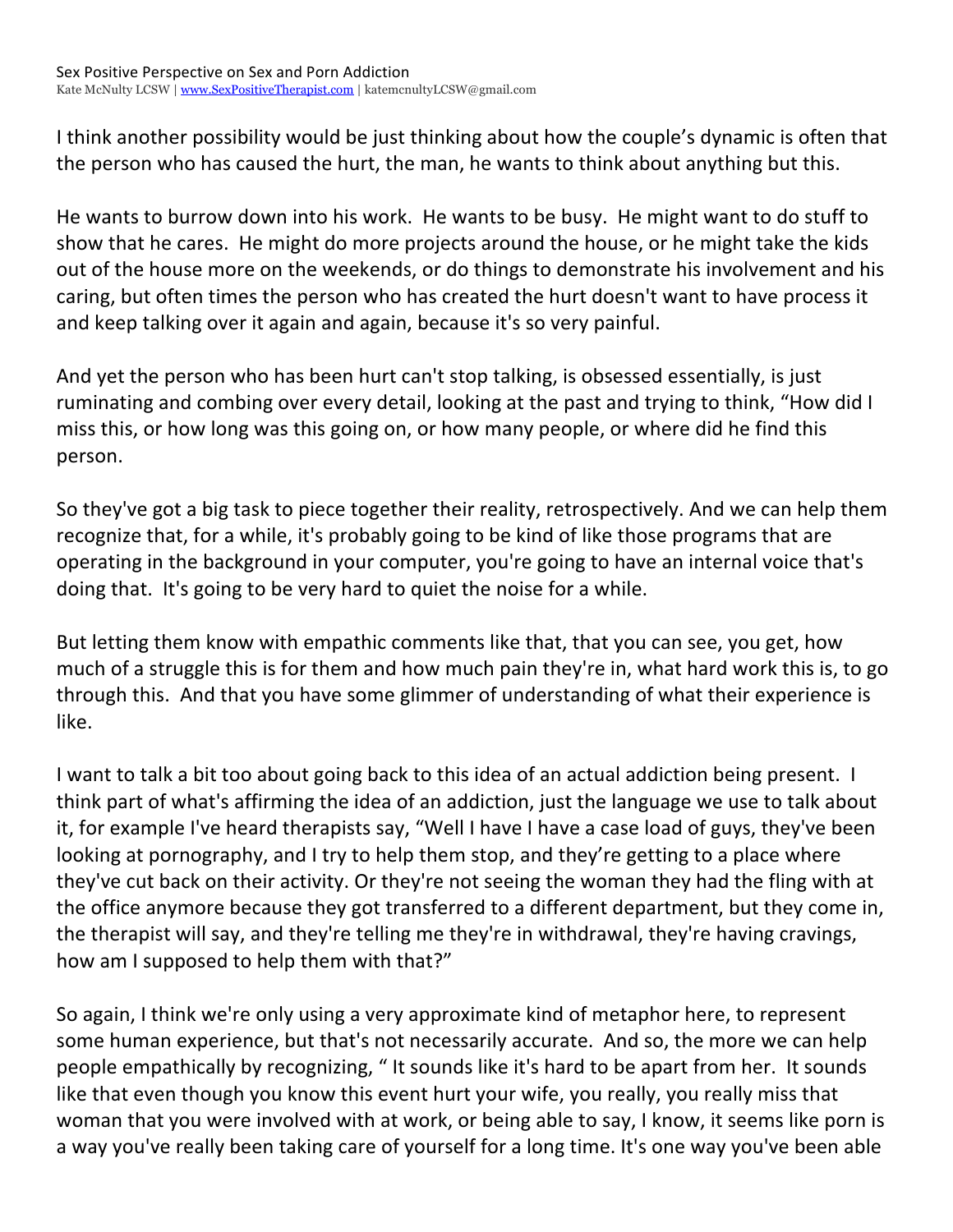Kate McNulty LCSW | www.SexPositiveTherapist.com | katemcnultyLCSW@gmail.com

to let yourself off the hook and stop thinking about work and pressures for a while. So it's totally natural that you would want to go back to doing that because it's a habit that's served you. For a long time. It probably hasn't been the best way to take care of those needs, but it's totally understandable if that's something you still feel pulled to do.

And yet, it sounds like you and your wife have agreed that's hurtful to her, or those are behaviors that you've agreed not to do, for now. At least until the two of you can get your feet under you and she's feeling better."

I've had comments from women like "I feel like my husband has a hundred mistresses and they live upstairs on the computer." Women feel very threatened even just by imagery online because they get all kinds of inadequacies and doubts stirred about their own physical attractiveness, and their husband's or partner's connection with them, so again, I just believe that whether these are actual 3D physical activities out in the world or online activities, they can create the same sensation of being threatened and feeling betrayed. So we need to honor that in people and not quibble with our terminology.

So, I'd like to also just refer you to a resource for helping people. I think another function we can serve in these kinds of circumstances is to help people develop their own definition of and parameters for sexual health and self-care.

And I think that's a truly adult task, people need to be healthy and self-possessed to do that. They need to have a psychological curiosity about themselves. And we can engage their imaginations, their sense of values and their belief systems in doing this, and I think that this is a kind of conclusion of this type of therapy, is to get people to a developmental state where they find this an engaging activity, and a conversation to have with one another. And over the course of time, it can really build a bond for people to be able to talk on that level.

Those are truly intimate, personal kinds of conversation to have that are deeply meaningful and move people out of the realm of superficial, sexuality and sense of self. So one good resource I like to refer people to is just to Google World Health Organization and look up their definition of sexual health. There is a lot of information there. As far as I know, this is some of the best, well thought out material on the kind of universal agreements we can reach about what helps people feel good in their sexual lives, to help them mature and help them get the information that they need.

So I hope this has been helpful. I welcome any feedback from anyone who is listening. I invite you to get in touch with me any time and let me know your feedback or thoughts about this presentation. Thank you for listening. **Kate McNulty LCSW** www.SexPositiveTherapist.com